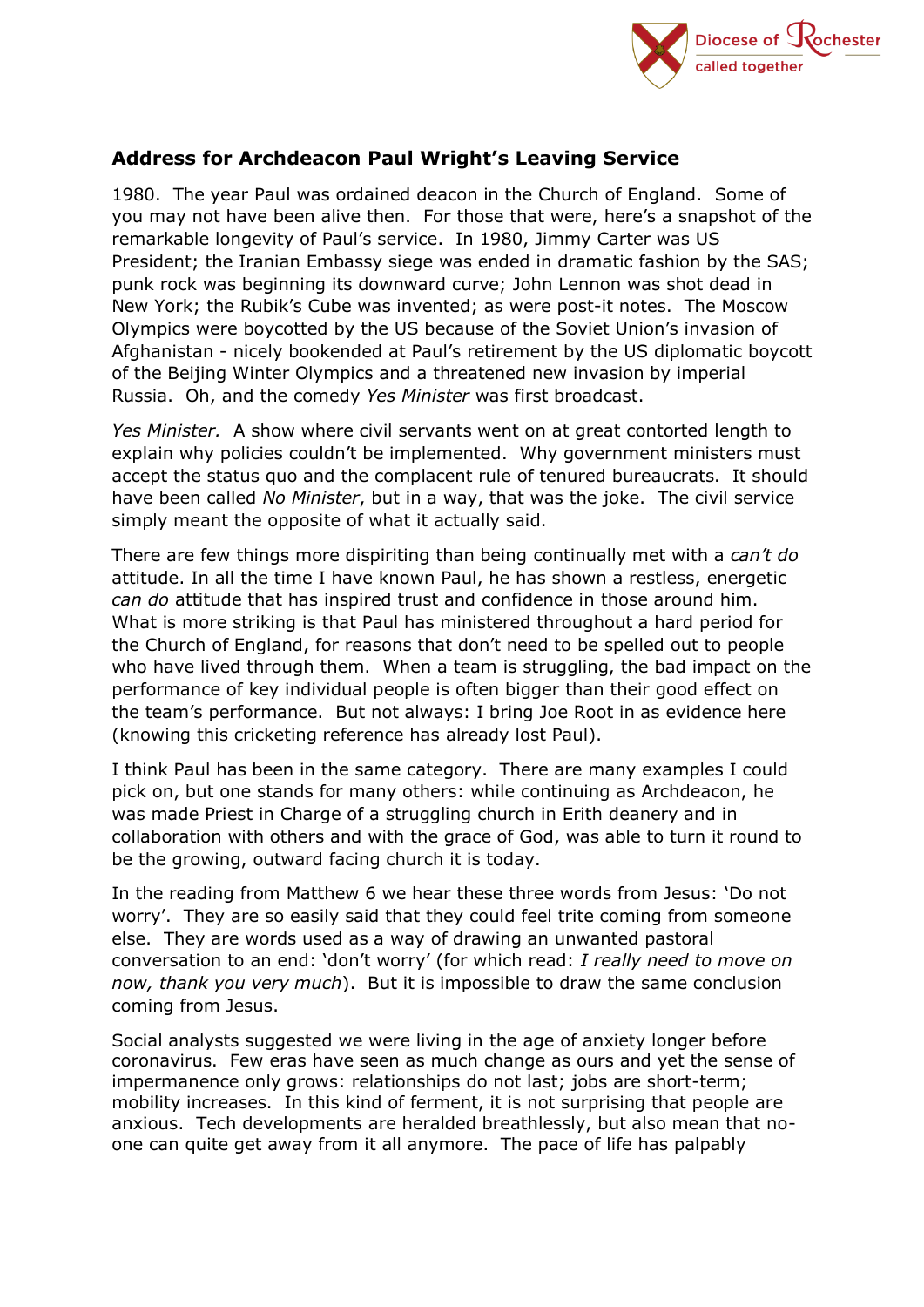

increased. Before the First World War, the average person slept for nine hours a night. Hardly anyone gets this now. We are becoming like mice on a treadmill.

In helping the people to cope with their daily worries, Jesus encouraged them to look at the relationship God has with the natural world. If the needs of plants, birds and animals are catered for, why do they not get that he has rather more than a passing interest in their welfare as humans?

There is, however, a danger of us taking hold of Jesus' words about the flowers and the lilies and turning them into a story where shopping malls, office blocks and motorways are believed to draw us away from God while orchards, forests and rivers bring us back to him. In Deuteronomy 28:3, God says that his people will be blessed in the city as well as in the country. He is drawn by his heart of love to the grittier needs of this world, which means Jesus walks with us on the needle-strewn stairwell and the wind-blown estate as surely as he blesses us through Alpine mountains and glacial lakes. That's a message with traction for those who minister in the suburbs of south east London.

What Jesus calls us to is a radical re-casting of personal perspective. In countering human worry, he warns us against becoming gripped by the thing we are anxious about. The more we dissect this under the microscope, the larger the object of our fear appears. We worry because we have swapped priorities. We like to read and lay hold of the call not to worry but easily miss that in making it, Jesus was leading up to a specific point:

## *Strive first for the kingdom of God and his righteousness,* he says, *and all these things will be given to you as well.*

There is an ingrained human tendency to forget the goal in front of us and to lose our way. I suspect this risk has rarely been greater than it is now. We simply have too much information to process and new digital systems that are designed to distract us from what we are doing. To give you a feel for this: we now generate the same amount of information every two hours as humans generated from the dawn of civilisation until 2003. Of all the challenges this represents, keeping the kingdom of God in focus is the most important.

I have always been grateful for the directness Paul brings to issues, wanting to ask the question 'why' to ensure teams don't drift from their goals. Keeping a vision of how the kingdom of God is drawing near and helping people to see it in their own lives and in the surrounding community is the core task we are set. We do not strive for the kingdom of God because we want all the other things to be given us as well, like a child trying to flatter a parent into bringing the cookie jar down from a high shelf. We seek it because it is the whole point of our lives.

And when we get that point, a light goes on that puts a different complexion on the concerns that snap at our heels. When our priorities are aligned with those of God's, our desires, our wishes begin to take a new shape too. We often get that kind of clarity round a bereavement, where we find a new perspective and see things more clearly in the light of eternity. The goal is to bring this properly into our daily experience. To do that, we have to ask not only 'why' we are doing something, but 'what' our target is too. And to go on asking that